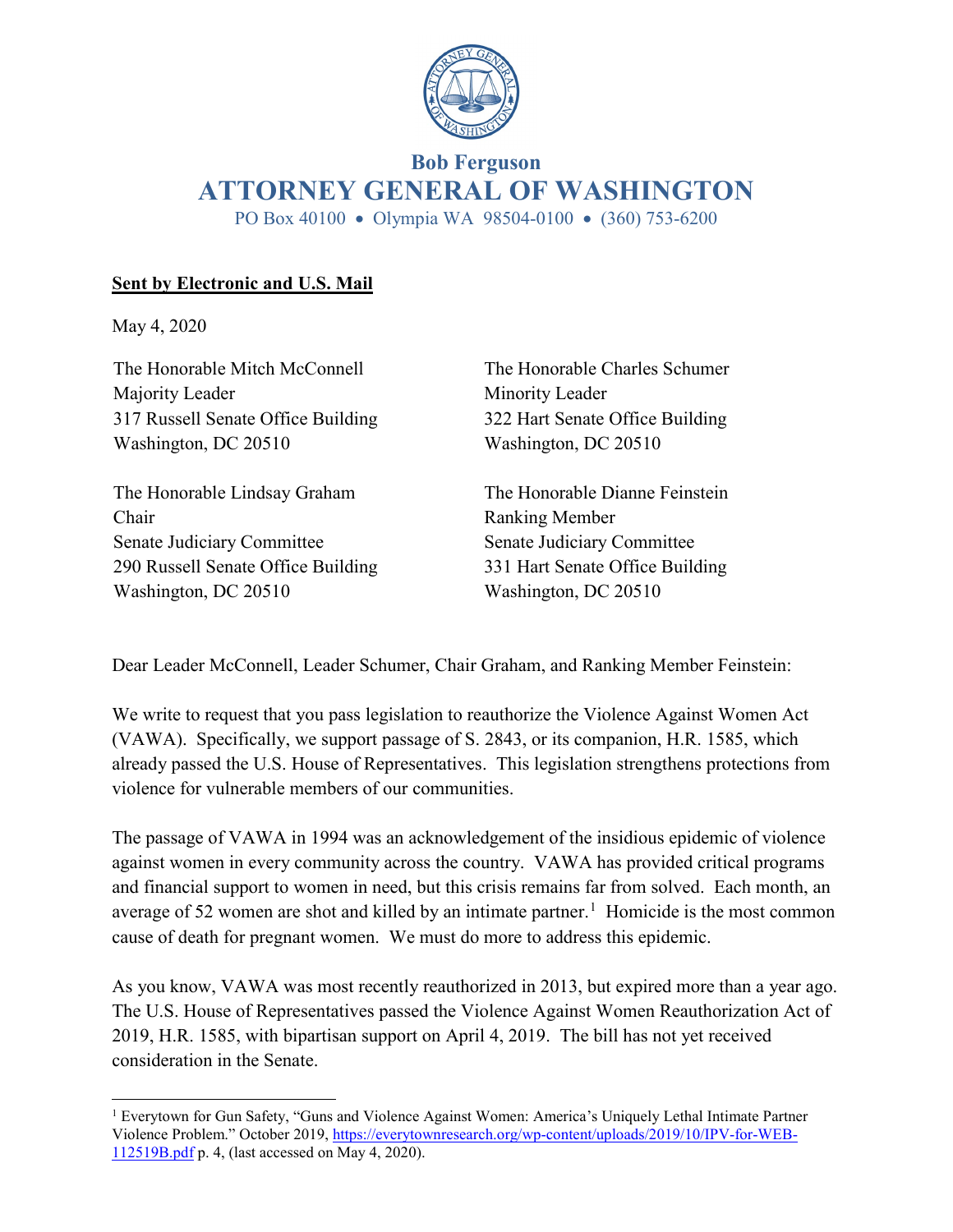May 4, 2020 Page 2

The rapid spread of COVID-19 in our states and communities makes passage of this legislation all the more urgent. Measures adopted by states and localities to limit community spread of the virus result in increased isolation, uncertainty, and economic instability. According to Katie Ray-Jones, chief executive of the National Domestic Violence Hotline: "We know that any time an abusive partner may be feeling a loss of power and control—and everybody's feeling a loss of power and control right now—it could greatly impact how victims and survivors are being treated in their homes."<sup>[2](#page-1-0)</sup> Ray-Jones further notes that she expects to see the intensity and frequency of abuse [reported to the hotline] escalate.<sup>[3](#page-1-1)</sup> Further, Dr. Amanda Stylianou, a domestic violence expert at Rutgers University notes: "We know social isolation can really have devastating impacts on the safety, health and wellbeing of victims."[4](#page-1-2)

Violence against women has been a public health crisis for generations, and the COVID-19 outbreak illustrates the urgent need to further strengthen protections for women under federal law.

VAWA's passage in 1994 was the first action by Congress to address the epidemic of violence against women. Each time Congress reauthorized VAWA, it expanded the protections under the law with bipartisan support. H.R. 1585 and S. 2843 are no exception.

# H.R. 1585 enhances protections for Native American and Alaska Native Women

On December 4, 2019, the National Congress of American Indians (NCAI) sent a letter to communicate NCAI's position on legislation to reauthorize VAWA and noted: "H.R. 1585/S. 2843 include provisions addressing all of NCAI's identified priorities and do not include provisions that would undermine tribal sovereignty."[5](#page-1-3) Among NCAI's five priorities for VAWA reauthorization are improving the response to cases of missing and murdered American Indian and Alaska Native women, and identifying and addressing the unique barriers to safety for Alaska Native women and providing access to all programs.<sup>[6](#page-1-4)</sup>

<span id="page-1-0"></span> <sup>2</sup> Haridasani Gupta, A., and Stahl, A., "For Abused Women, a Pandemic Lockdown Holds Dangers of Its Own," *The New York Times*, March 24, 2020, [https://www.nytimes.com/2020/03/24/us/coronavirus-lockdown-domestic](https://www.nytimes.com/2020/03/24/us/coronavirus-lockdown-domestic-violence.html)[violence.html](https://www.nytimes.com/2020/03/24/us/coronavirus-lockdown-domestic-violence.html) (last accessed on May 4, 2020).

<span id="page-1-1"></span><sup>3</sup> *Id.*

<span id="page-1-2"></span><sup>4</sup> Silva, D., "Coronavirus isolation raises concerns for domestic violence survivors, experts say," *NBC* News, March 20, 2020, [https://www.nbcnews.com/news/us-news/coronavirus-isolation-raises-concerns-domestic-violence](https://www.nbcnews.com/news/us-news/coronavirus-isolation-raises-concerns-domestic-violence-survivors-experts-say-n1165316)[survivors-experts-say-n1165316](https://www.nbcnews.com/news/us-news/coronavirus-isolation-raises-concerns-domestic-violence-survivors-experts-say-n1165316) (last accessed on May 4, 2020).

<span id="page-1-3"></span><sup>5</sup> National Congress of American Indians, Letter to Congress "Re: Reauthorization of VAWA – support for S. 2843 and opposition to S. 2920," December 4, 2019,

<span id="page-1-4"></span>[https://docs.google.com/viewerng/viewer?url=https://big.assets.huffingtonpost.com/athena/files/2019/12/05/5de97ac](https://docs.google.com/viewerng/viewer?url=https://big.assets.huffingtonpost.com/athena/files/2019/12/05/5de97acbe4b00149f73dde9b.pdf) [be4b00149f73dde9b.pdf](https://docs.google.com/viewerng/viewer?url=https://big.assets.huffingtonpost.com/athena/files/2019/12/05/5de97acbe4b00149f73dde9b.pdf) (last accessed on May 4, 2020).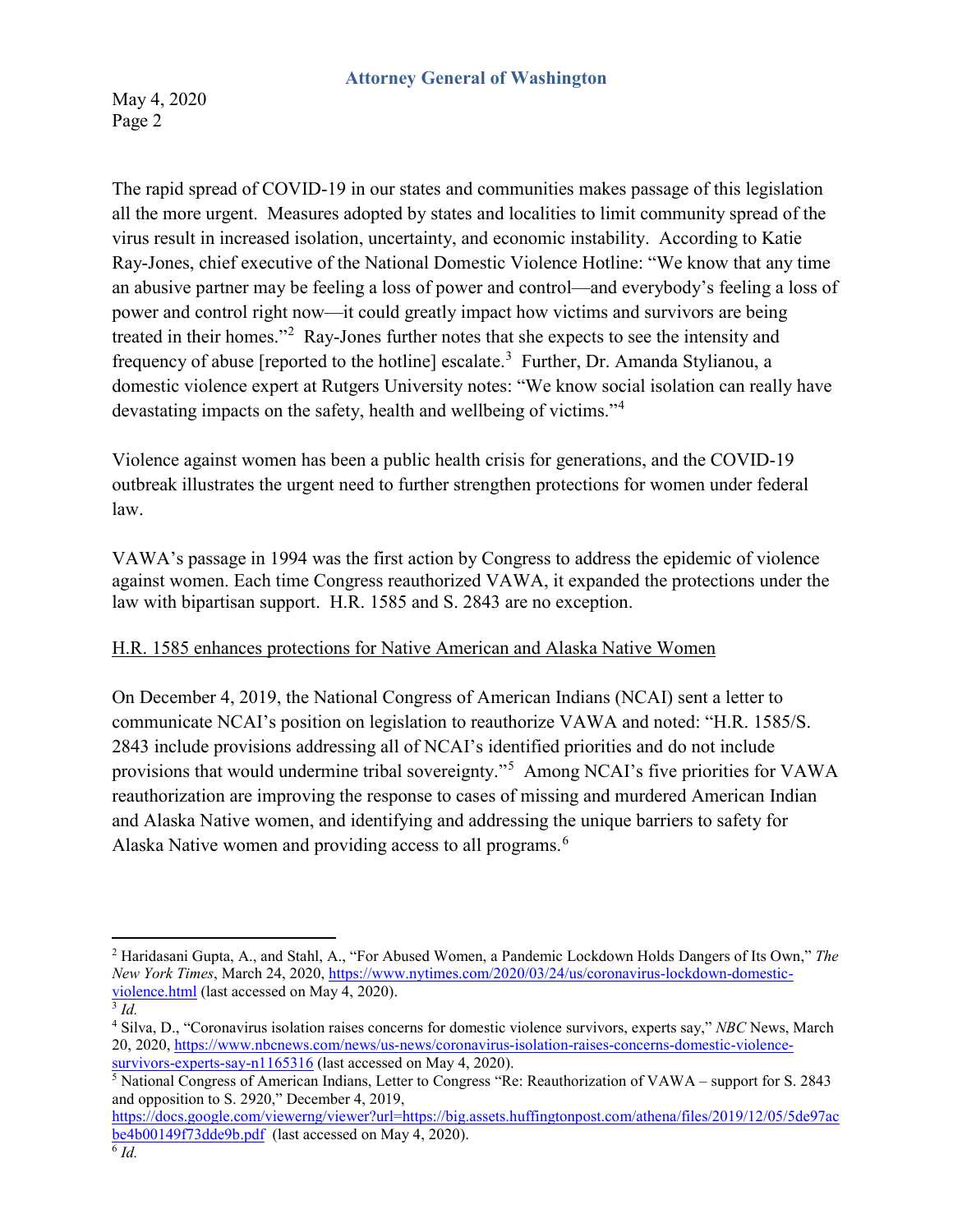May 4, 2020 Page 3

This legislation strengthens protections for Native women by expanding jurisdiction of tribal courts over non-Native men who abuse Native women. Tragically, more than half of American Indian and Alaska Native women have experienced sexual violence or physical violence by an intimate partner.<sup>[7](#page-2-0)</sup> According to the 2010 National Intimate Partner and Sexual Violence Survey, non-Hispanic Black and Native American/Alaska Native women reported higher prevalence rates of lifetime intimate partner violence (43.7% and 46%, respectively) compared to non-Hispanic White women (34.6%); the rate for Hispanic women was slightly higher (37.1%). These disproportionate rates have also been consistently documented in multiple U.S. studies.<sup>[8](#page-2-1)</sup>

Among American Indian and Alaska Native victims, 96% of women and 89% of men have experienced sexual violence by an interracial perpetrator.<sup>[9](#page-2-2)</sup> The prevalence of violence by non-Native perpetrators makes preservation and expansion of tribal jurisdiction essential to respect tribal sovereignty to seek justice for Native victims of violence.

# H.R. 1585 codifies important protections for transgender people

The 2013 VAWA reauthorization was the first time federal law explicitly prohibited discrimination based on sexual orientation and gender. LGBTQ individuals face particular threats to safety and wellbeing. A survey of research by the Williams Institute noted that "[m]ost studies…found a lifetime prevalence of IPV [intimate partner violence] among lesbian and bisexual women, gay and bisexual men, and transgender people that is as high as or higher than the U.S. general population."[10](#page-2-3) According to a survey conducted in 2015 by the National Center for Transgender Equality, 47% of transgender people report being sexually assaulted at some point in their lives, and 10 percent report being sexually assaulted within the past year.<sup>11</sup> Transgender people, and particularly transgender women of color, face an epidemic of violence that too often proves fatal.

Incarcerated transgender people are uniquely vulnerable to violence and abuse. According to the same 2015 survey, "respondents who were incarcerated were five to six times more likely than the general incarcerated population to be sexually assaulted by facility staff, and nine to ten times

<span id="page-2-1"></span><sup>8</sup> Stockman, J. K., Hayashi, H., and Campbell, J. C., "Intimate Partner Violence and Its Health Impact on Disproportionately Affected Populations, Including Minorities and Impoverished Groups," *Journal of Women's Health,* January 1, 2015, <https://www.ncbi.nlm.nih.gov/pmc/articles/PMC4302952/> (last accessed May 4, 2020). <sup>9</sup> Rosay, A. B., National Institute of Justice Research Report: "Violence Against American Indian and Alaska Native

<span id="page-2-2"></span>Women and Men: 2010 Findings From the National Intimate Partner and Sexual Violence Survey", May 2016, [https://www.ncjrs.gov/pdffiles1/nij/249736.pdf,](https://www.ncjrs.gov/pdffiles1/nij/249736.pdf) p. 11. (last accessed May 4, 2020).

<span id="page-2-0"></span> <sup>7</sup> Willis, J., "Why Can't the Senate Pass the Violence Against Women Act?" *GQ*, December 13, 2019, <https://www.gq.com/story/senate-violence-against-women-act> (last accessed May 4, 2020).

<span id="page-2-3"></span><sup>10</sup> Brown, T. N.T., and Herman, J. L., "Intimate Partner Violence and Sexual Abuse Among LGBT People: A Review of Existing Research," November 2015[, https://williamsinstitute.law.ucla.edu/wp-content/uploads/Intimate-](https://williamsinstitute.law.ucla.edu/wp-content/uploads/Intimate-Partner-Violence-and-Sexual-Abuse-among-LGBT-People.pdf)[Partner-Violence-and-Sexual-Abuse-among-LGBT-People.pdf,](https://williamsinstitute.law.ucla.edu/wp-content/uploads/Intimate-Partner-Violence-and-Sexual-Abuse-among-LGBT-People.pdf) p. 2. (last accessed May 4, 2020).

<span id="page-2-4"></span><sup>&</sup>lt;sup>11</sup> Willis, J., "Why Can't the Senate Pass the Violence Against Women Act?" GQ, December 13, 2019, <https://www.gq.com/story/senate-violence-against-women-act> (last accessed May 4, 2020).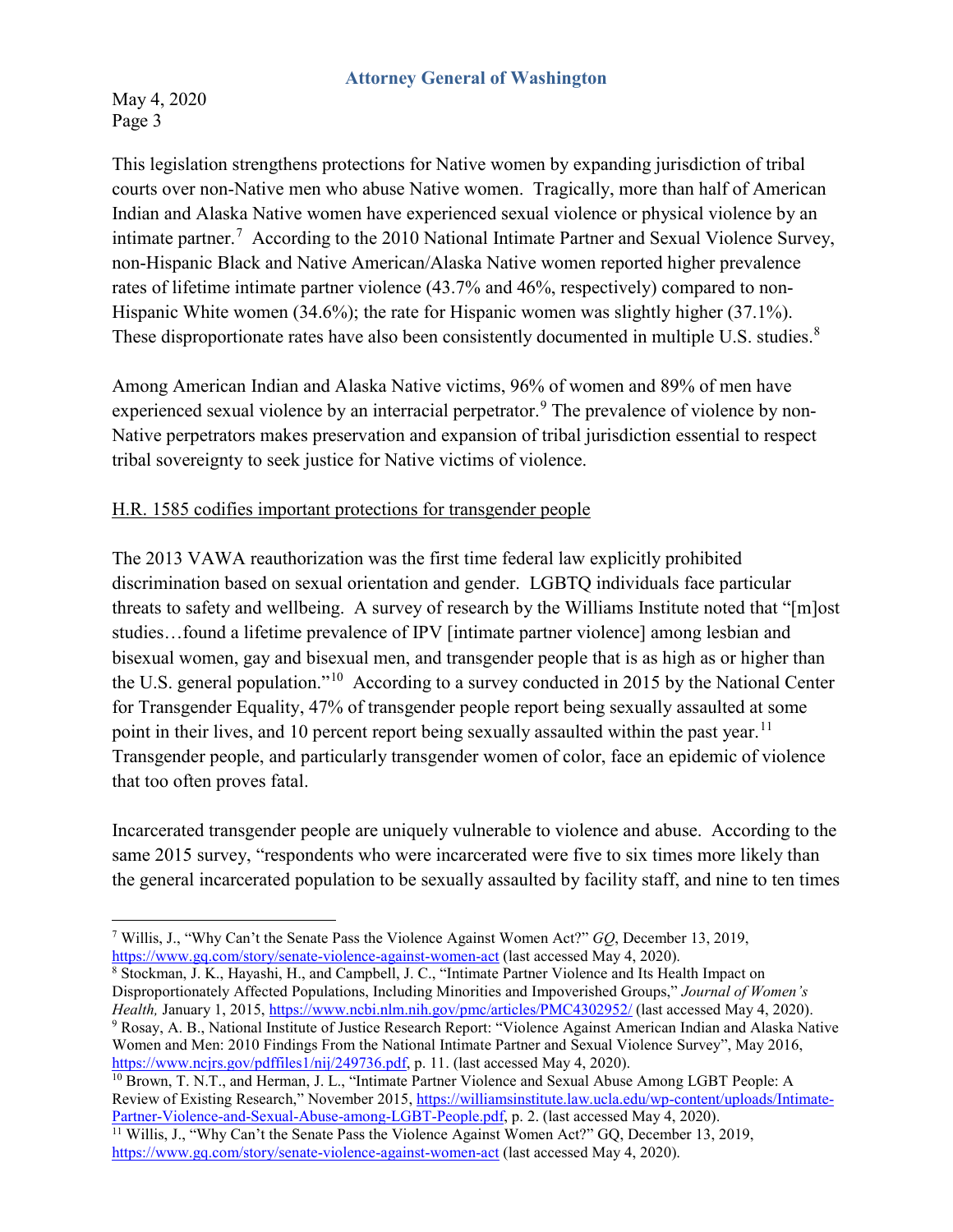May 4, 2020 Page 4

more likely to be sexually assaulted by another inmate."<sup>[12](#page-3-0)</sup> The statistics regarding physical assault of incarcerated transgender individuals are similarly disproportionate.

In 2003, Congress passed, and President George W. Bush signed, the Prison Rape Elimination Act, and in 2012, the Department of Justice issued final regulations, including specific regulations to protect incarcerated transgender people, to implement the Act. H.R. 1585 would codify these regulations, which include requiring case-by-case housing placement decisions, not solely on the basis of a person's anatomy or gender assigned at birth.

### Closing the "Boyfriend Loophole" will make communities safer and save lives

Importantly, this legislation addresses the "boyfriend loophole," which allows certain abusive dating partners to continue possessing firearms under federal law when a similarly situated spouse could not. Additionally, H.R. 1585 expands the domestic violence provisions of 18 U.S.C. § 922 to dating partners, and would add persons convicted of a "misdemeanor crime of stalking" to the list of those who are barred from possessing a firearm. This expansion will save lives. According to a 2017 study, nearly half of women homicide victims in the United States are killed by current or former male partners.<sup>13</sup> Domestic violence victims are five times more likely to be killed by their abuser if their abuser can obtain a gun.<sup>[14](#page-3-2)</sup>

Intimate partner violence is a threat, not just to women, but to children, families and communities, and law enforcement in all of our states. According to a 2017 report by the U.S. Department of Justice, the largest portion, 29%, of the 133 line of duty deaths responding to calls for service were related to domestic disputes.<sup>15</sup> The report notes: "The strong connection between law enforcement deaths and domestic dispute, or domestic-related call for service, is undeniable. In fact, the data examined from 2015 and 2016, shows a marked increase in the percentage of domestic-related calls for service that resulted in a law enforcement death. Within those two years, 18, or 41 percent of the fatal calls for service were domestic-related."[16](#page-3-4)

<span id="page-3-0"></span><sup>&</sup>lt;sup>12</sup> James, S. E., Herman, J. L., Rankin, S., Keisling, M., Mottet, L., and Anafi, M., "The Report of the 2015 U.S. Transgender Survey," National Center for Transgender Equality, December 2016, [https://transequality.org/sites/default/files/docs/usts/USTS-Full-Report-Dec17.pdf,](https://transequality.org/sites/default/files/docs/usts/USTS-Full-Report-Dec17.pdf) p. 192. (last accessed May 4, 2020).

<span id="page-3-1"></span><sup>13</sup> Petrosky, E., Blair, J. M., Betz, C. J., Fowler, K. A., Jack, S. P.D., and Lyons, B. H., "Racial and Ethnic Differences in Homicides of Adult Women and the Role of Intimate Partner Violence – United States, 2003-2014," Centers for Disease Control and Prevention, Morbidity and Mortality Weekly Report, July 21, 2017, [https://www.cdc.gov/mmwr/volumes/66/wr/mm6628a1.htm?s\\_cid=mm6628a1\\_w](https://www.cdc.gov/mmwr/volumes/66/wr/mm6628a1.htm?s_cid=mm6628a1_w) (last accessed May 4, 2020).

<span id="page-3-2"></span><sup>&</sup>lt;sup>14 "</sup>Domestic Violence & Firearms," Giffords Law Center, [https://lawcenter.giffords.org/gun-laws/policy-areas/who](https://lawcenter.giffords.org/gun-laws/policy-areas/who-can-have-a-gun/domestic-violence-firearms/)[can-have-a-gun/domestic-violence-firearms/](https://lawcenter.giffords.org/gun-laws/policy-areas/who-can-have-a-gun/domestic-violence-firearms/) (last accessed May 4, 2020).

<span id="page-3-4"></span><span id="page-3-3"></span><sup>&</sup>lt;sup>15</sup> Breul, N. and Luongo, D., "Making it Safer: A Study of Law Enforcement Fatalities Between 2010-2016," Community Oriented Policing Services, U.S. Department of Justice and the National Law Enforcement Officers Memorial Fund, December 2017, [https://cops.usdoj.gov/RIC/Publications/cops-w0858-pub.pdf,](https://cops.usdoj.gov/RIC/Publications/cops-w0858-pub.pdf) p. 22. <sup>16</sup> *Id*, at 24.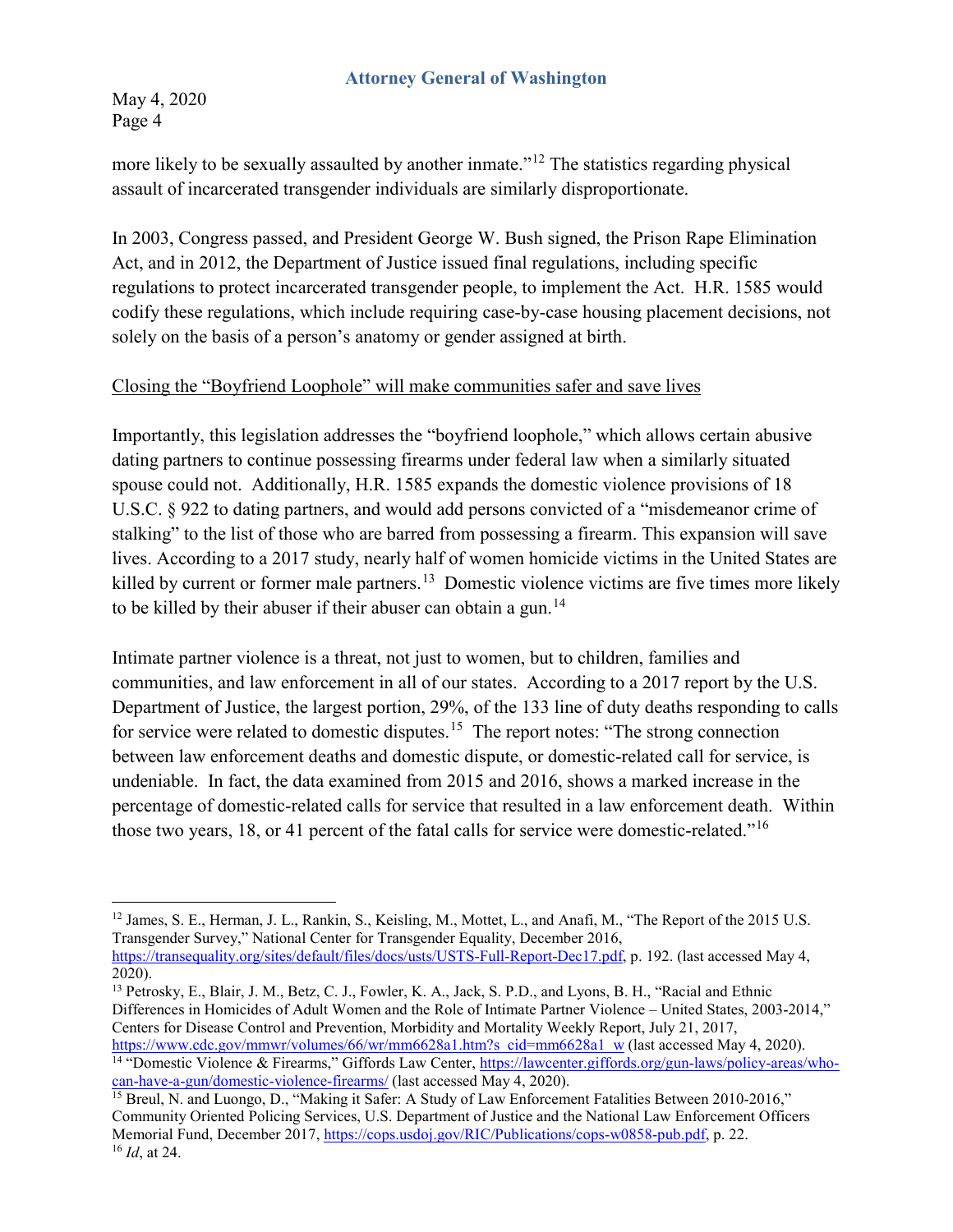May 4, 2020 Page 5

On December 7, 2019, while responding to a call, Houston police officer Chris Brewster was shot and killed by a male abusing his girlfriend. If the boyfriend loophole was closed earlier, the abuser might not have been able to obtain a gun. On the day of Officer Brewster's funeral, Houston Police Chief Art Acevedo questioned: "You're either here for women and children and our daughters and our sisters and our aunts, or you're here for the NRA. Make up your minds: whose side are you on?"<sup>[17](#page-4-0)</sup>

Reauthorization of VAWA will not end the scourge of gender based violence, but it is an important step toward more fully addressing the tragic epidemic. The importance of urgent action is underscored by the particular challenges faced by victims and survivors during the COVID-19 outbreak. We urge you to move quickly to adopt the House-passed bill or the Senate companion sponsored by Senator Feinstein. Women in our states are counting on it.

Sincerely,

Bob Ferguson Washington State Attorney General

Weise

Phil Weiser Colorado Attorney General

Kathleen Jennings Delaware Attorney General

Xavier Becerra California Attorney General

William Tong Connecticut Attorney General

Karl A. Racine District of Columbia Attorney General

<span id="page-4-0"></span><sup>&</sup>lt;sup>17</sup> Delony, D., "Whose side are you on?' After murder of Houston officer, Chief Acevedo blasts senators and the NRA," KHOU-11, December 9, 2019, [https://www.khou.com/article/news/local/houston-police-chief-acevedo](https://www.khou.com/article/news/local/houston-police-chief-acevedo-blasts-the-nra-senators/285-4a9ec308-0ecb-4593-9249-7b30a9d2dec6)[blasts-the-nra-senators/285-4a9ec308-0ecb-4593-9249-7b30a9d2dec6](https://www.khou.com/article/news/local/houston-police-chief-acevedo-blasts-the-nra-senators/285-4a9ec308-0ecb-4593-9249-7b30a9d2dec6) (last accessed May 4, 2020).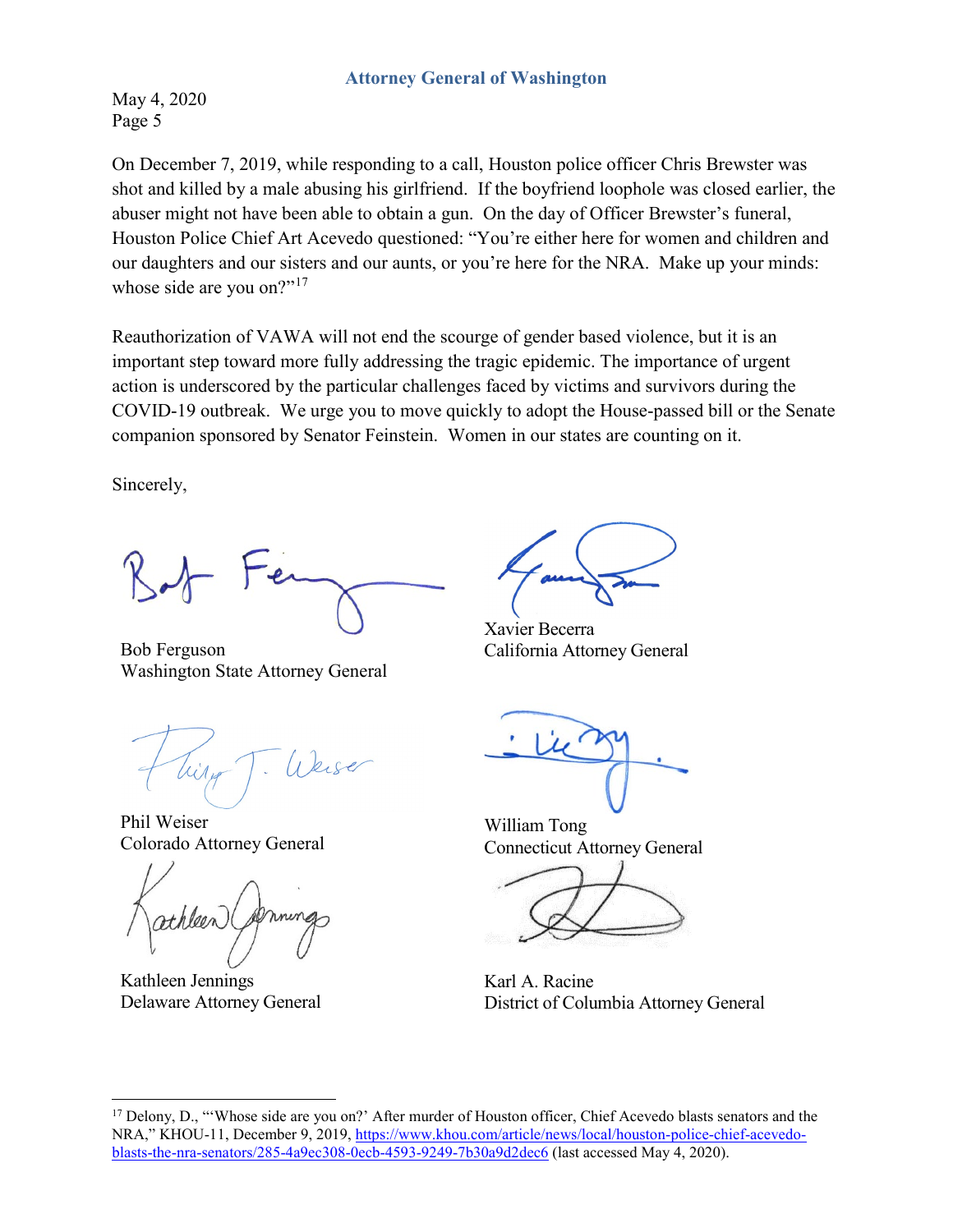May 4, 2020 Page 6

Clare E. Connors Hawaii Attorney General

Jon Miller

Tom Miller Iom Miller<br>Iowa Attorney General Archives Maine Attorney

Maura Healey Massachusetts Attorney General

Keith Ellison Minnesota Attorney General

Gurbir S. Grewal New Jersey Attorney General

etctiA AMIS

Letitia James New York Attorney General

Le P

Kwame Raoul Illinois Attorney General

anon M. Frey

Maine Attorney General

tana Wessel

Dana Nessel Michigan Attorney General

Aaron D. Ford Nevada Attorney General

Hector Balderas New Mexico Attorney General

 $\sigma$ 

Josh Stein North Carolina Attorney General